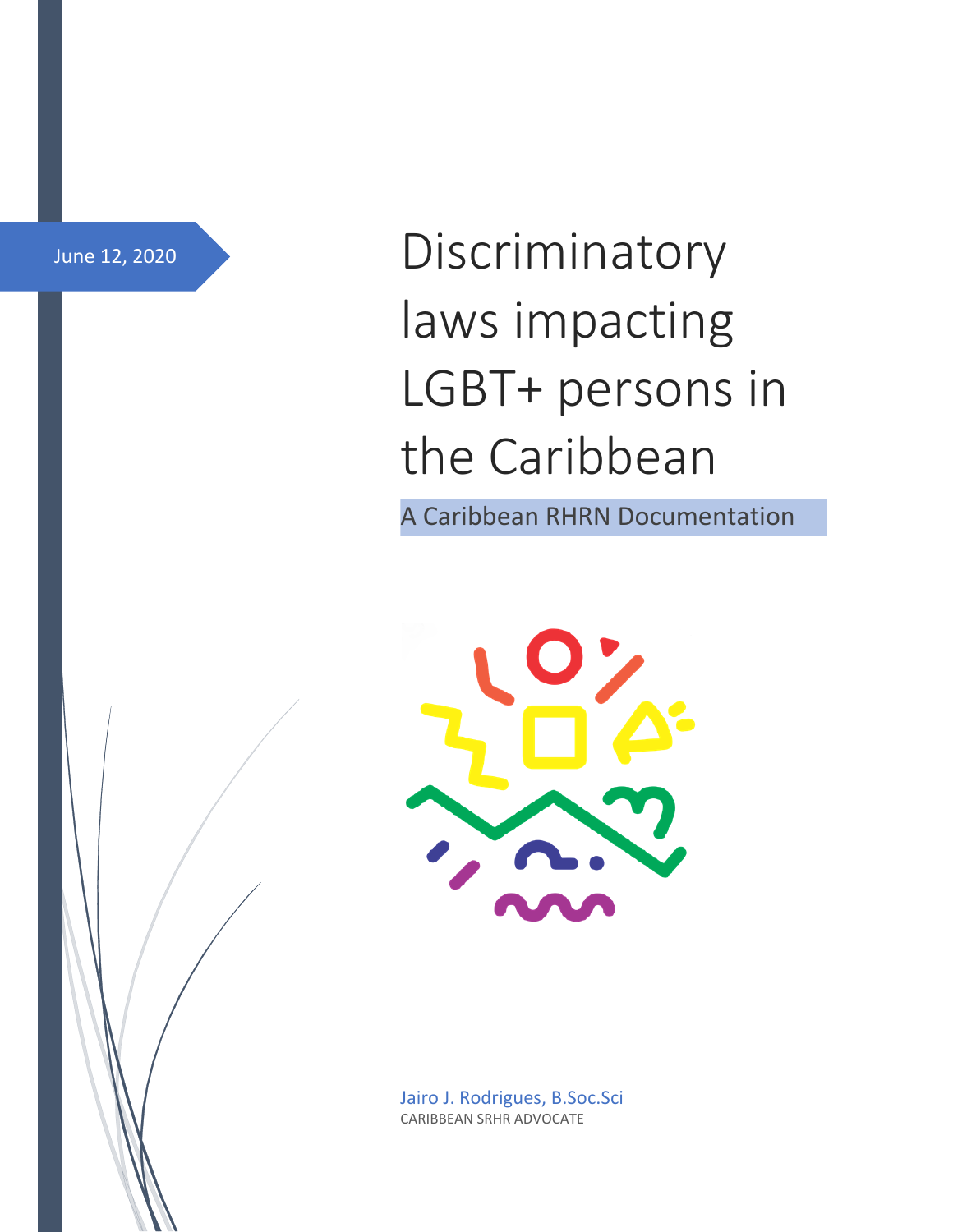# **Table of Contents**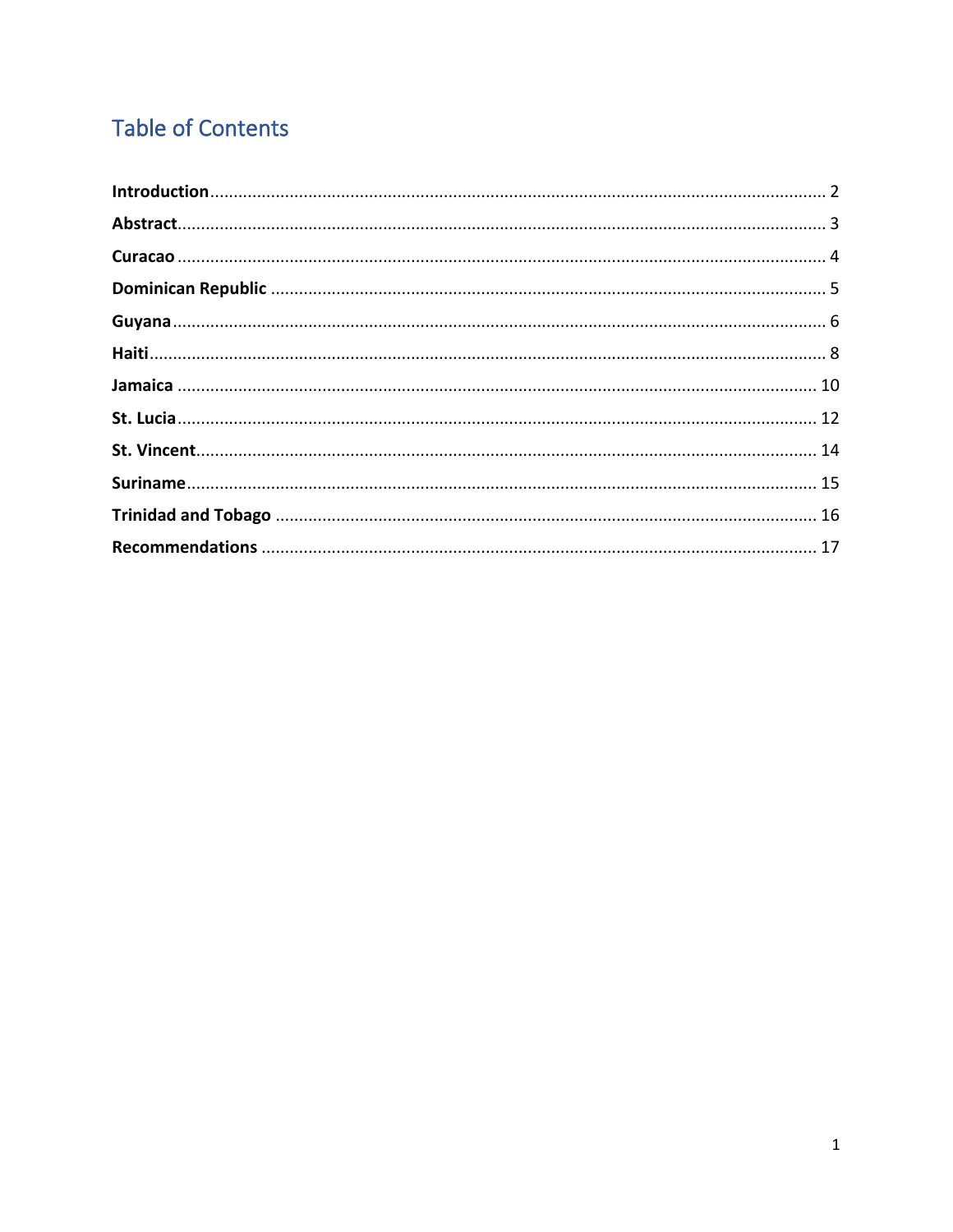# <span id="page-2-0"></span>Introduction

#### **Right Here Right Now**

Right Here Right Now (RHRN) is a five-year programme and global strategic partnership that is active in ten countries, and the Caribbean sub region. The partnership envisions a world where all young people are able to access quality and youth-friendly health services, and are not afraid to openly express who they are and who they love. RHRN believes that young people, everywhere, have the inalienable right to make their own choices, and lead happy and healthy lives.

RHRN works with civil society organisations on country levels to strengthen the visibility of young advocates working on sexual and reproductive rights and increase their ability to hold the government and other duty bearers to account for the adoption and allocation of budgets and implementation of progressive and inclusive sexual and reproductive health and rights (SRHR) legislation and policies in line with international norms and standards. In doing so in the long run, it hopes to increase support within society for young people's improved access to comprehensive sexuality education and to youth-friendly SRHR services.

#### **The Caribbean Platform**

The Caribbean Right Here, Right Now Platform (CRHRN) is a sub-regional network of the RHRN global consortium. It is a network of 11 organizations and groups across 9 states working on three regional issues: the recognition of human rights for lesbian, gay, bisexual, transgender + (LGBT+) persons; Women's right to access safe and legal abortion services; and the need and right for young people to be educated about their sexual and reproductive health and their rights through a rightsbased curricular programme on Comprehensive Sexuality Education (CSE).

#### **The Documentation of discriminatory laws impacting the lives of LGBT+ persons**

This report is a documentation of discriminatory laws impacting the lives of LGBT+ persons in the nine countries of the CRHRN platform – Curacao, Dominican Republic, Guyana, Haiti, Jamaica, St. Lucia, St. Vincent, Suriname, and Trinidad and Tobago.

The report, written by Caribbean SRHR advocate Jairo Rodrigues, was compiled for the CRHRN after literature reviews of the "*Final Report and Database of Caribbean Leaders who support LGBT Rights"* (Rambarran, Nastassia. Caribbean RHRN, December, 2019); *"A Slow, but Significant Journey – Recent Developments in the Caribbean Region"* (James, Westmin R.A., and Govaard, Luciën D), International Lesbian, Gay, Bisexual, Trans and Intersex Association: Lucas Ramon Mendos, State-Sponsored Homophobia 2019 (Geneva; ILGA, March 2019); the RHRN ICPD+25 Shadow Report, "*Amplifying and accelerating action on young people's SRHR"* (Cousins, Lara. Right Here Right Now, 2019); "*Violence Against Lesbian, Gay, Bisexual, Trans and Intersex Person in the Americas"* (Inter-American Commission on Human Rights (IACHR), 2015); general research on LGBT rights of the various states, and consultations with SRHR and LGBT advocates in the sub-regional network.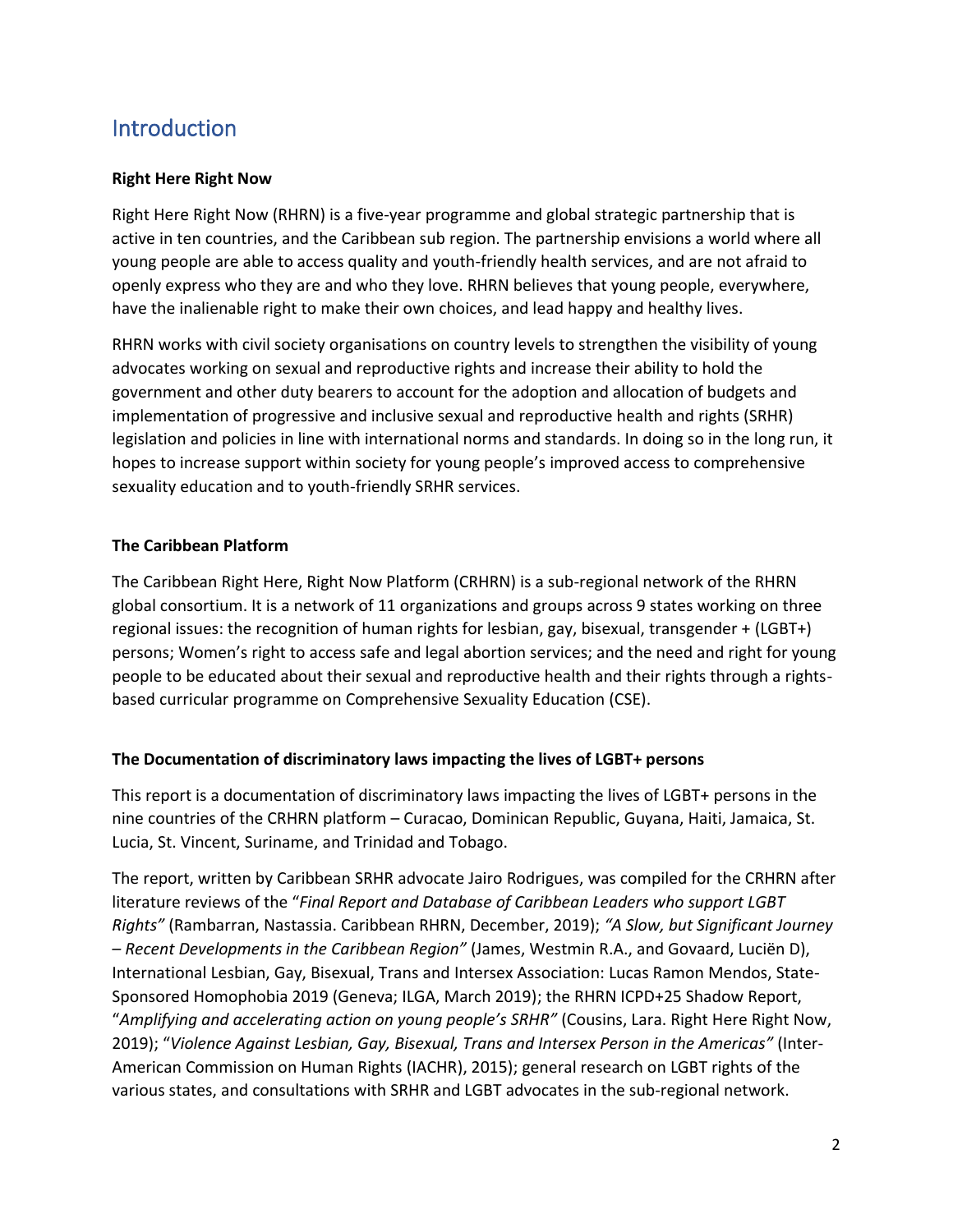# <span id="page-3-0"></span>Abstract

#### **LGBT Rights in the Caribbean platform.**

The Anglo-Caribbean region is among the most discriminatory in the world as it relates to LGBT+ rights due to oppressive British colonial laws that were never repealed, even after states attained their Independence in the 1960's. Same sex intimacy between two consenting adults for most of these countries is a felony with a charge of a prison sentence ranging from five years to life.

As noted in the 2019 ICPD+ 25 Shadow Report<sup>1</sup>, a look at the legislative framework within the subregion reveals that most of the countries do not explicitly or fully recognize the rights of lesbian, gay, bisexual, trans, queer and/or intersex people. This is primarily a result of the fact that many civil and other rights are linked to the definition of marriage and common-law unions, where same sex marriage and intimacy is often criminalised.

Laws are not easily repealed because of religious and conservative societies that refuse to even consider doing so, and governments who delay or ignore local advocacy and international pressure in fear of losing the support of their electorate.

While Curacao, the Dominican Republic, Suriname, and Trinidad and Tobago enjoy the legality of same-sex intimacy, the LGBT+ community in all the Caribbean territories face discrimination and inequalities due to a lack of protective, equal access and social equitable laws. In fact, this report has found that the lack of legislature for social protection and equality for LGBT+ persons is more detrimental to their economic, social, civil and political rights and lives, than the existing laws which are almost never enforced.

While some laws are hardly enforced, they are the sources of state-sponsored homo, bi and transphobias and are often used as threats by the government, law enforcers and legislators.

Principles of heteronormativity, cis-normativity, and the sex and gender binaries are highly prevalent across the region due to conservativism supported by religious beliefs.<sup>2</sup> This prevents updated and modern laws on social protection and non-discrimination from including provisions and rights for LGBT+ persons which in turn fuels prejudice and discrimination against this vulnerable community, creating an environment where LGBT+ persons are harassed, violated and rejected from social services and basic rights like the right to access housing, education and healthcare.

The entire situation is ironic considering the Caribbean is celebrated for its diversity, multi-ethnicity and cultures. Differences are celebrated, except for sexuality and gender diversity.

> - *Jairo J. Rodrigues, B.Soc.Sci Sexual and Reproductive Health and Rights Advocate*

2 Inter-American Commission on Human Rights (IACHR) (2015) *Violence Against Lesbian, Gay, Bisexual, Trans and Intersex Person in the Americas*. OAS/Ser.L./V/II.rev.1,

[www.oas.org/en/iachr/reports/pdfs/violencelgbtipersons.pdf,](http://www.oas.org/en/iachr/reports/pdfs/violencelgbtipersons.pdf) p. 265

<sup>1</sup> Cousins, Lara. "*ICPD+25 Shadow Report. Amplifying and accelerating action on young people's SRHR"* (2019)*.*  Right Here Right Now. "LGBT Rights and the Caribbean", Caribbean sub-section, p 81.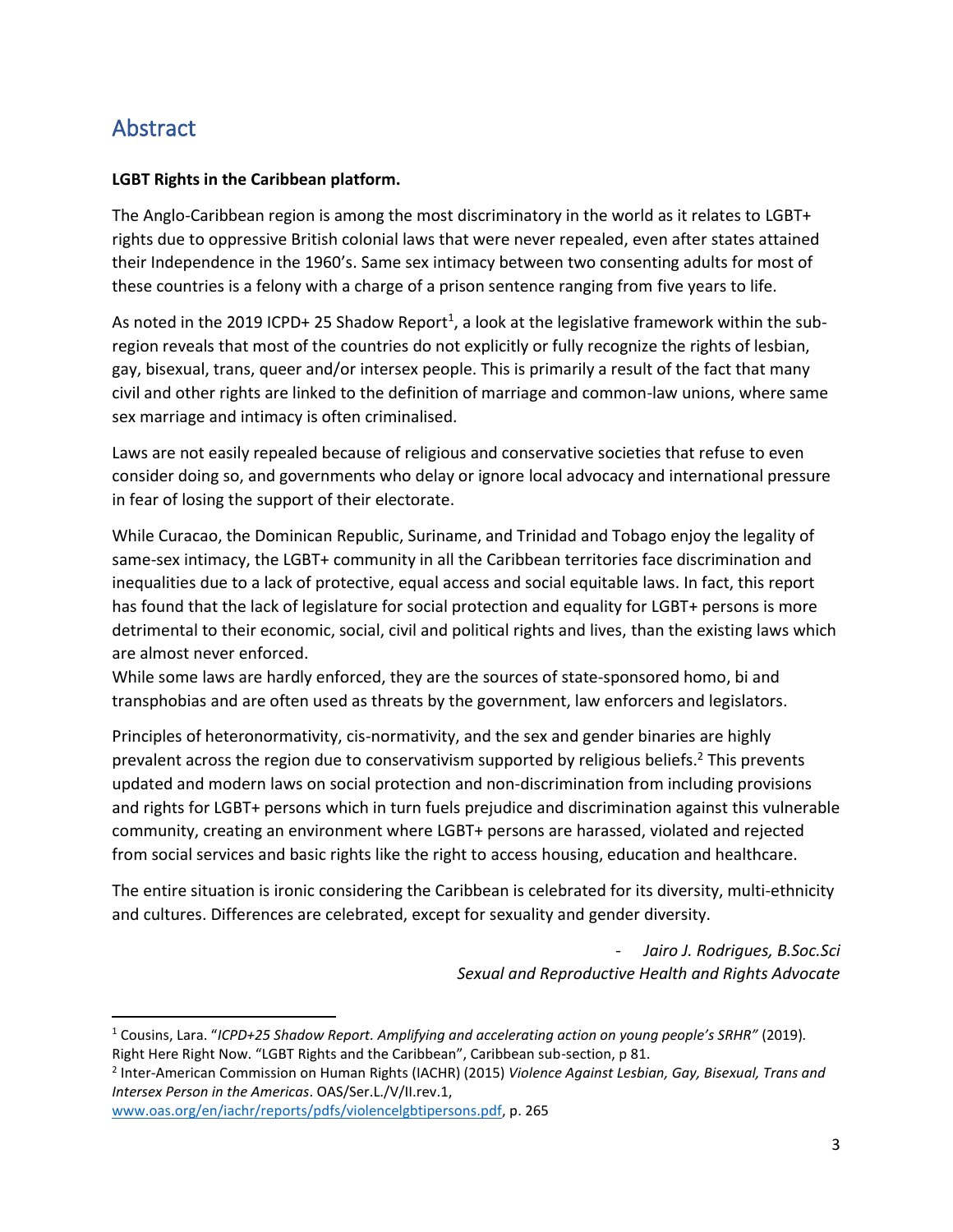# <span id="page-4-0"></span>Curacao

#### **Country context**

Curacao is a constituent country of the Kingdom of the Netherlands and the largest of the Dutch Caribbean Islands. Male and female same-sex sexual activities are legal; there are laws prohibiting discrimination and incitement of hatred or violence with regards to sexual orientation; and whilst same-sex couples cannot get married or enact civil unions on the island, the country recognizes these marriages and unions from elsewhere as valid. Curacao has a reputation as a very gay-friendly travel destination and has hosted Pride events since 2013, but the lack of marriage equality, along with religiously-driven anti-LGBT sentiment results in LGBT+ persons still being subject to discrimination.<sup>3</sup> <sup>4</sup>

#### **Legal References**

No legislative repeals or decriminalisation needed.

#### **Social Protection and Equality**

Primary advocacy initiatives need to target societal views and attitudes against LGBT+ persons, and government's response and action to protect LGBT+ persons from discrimination, harassment and violence while simultaneously addressing social needs for equity such as social security, access to healthcare, education, housing and employment.

Secondary advocacy initiatives would be on contracting same-sex marriages.

<sup>3</sup> Country context edited in-part from Rambarran, Nastassia, "*Final Report and Database of Caribbean Leaders who support LGBT Rights"* (December, 2019)*.* Caribbean Right Here Right Now. "Country Overview and Findings" *Curacao.* p. 5

<sup>4</sup> Ricardo, M. (2015). Pink Orange Alliance: Unity in Diversity – LGBT emancipation in the Dutch Caribbean. Retrieved from: [https://www.coc.nl/wp-content/uploads/2015/11/Pink-Orange-Alliance-Unity-in-Diversity-LGBT-](https://www.coc.nl/wp-content/uploads/2015/11/Pink-Orange-Alliance-Unity-in-Diversity-LGBT-Movement-in-the-Dutch-Caribbean-FINAL-REPORT.pdf)[Movement-in-the-Dutch-Caribbean-FINAL-REPORT.pdf](https://www.coc.nl/wp-content/uploads/2015/11/Pink-Orange-Alliance-Unity-in-Diversity-LGBT-Movement-in-the-Dutch-Caribbean-FINAL-REPORT.pdf)

<sup>\*</sup>Curacao's analysis was verified by RHRN Youth Advocate in Curacao, Cristal Abath of DEDIMA.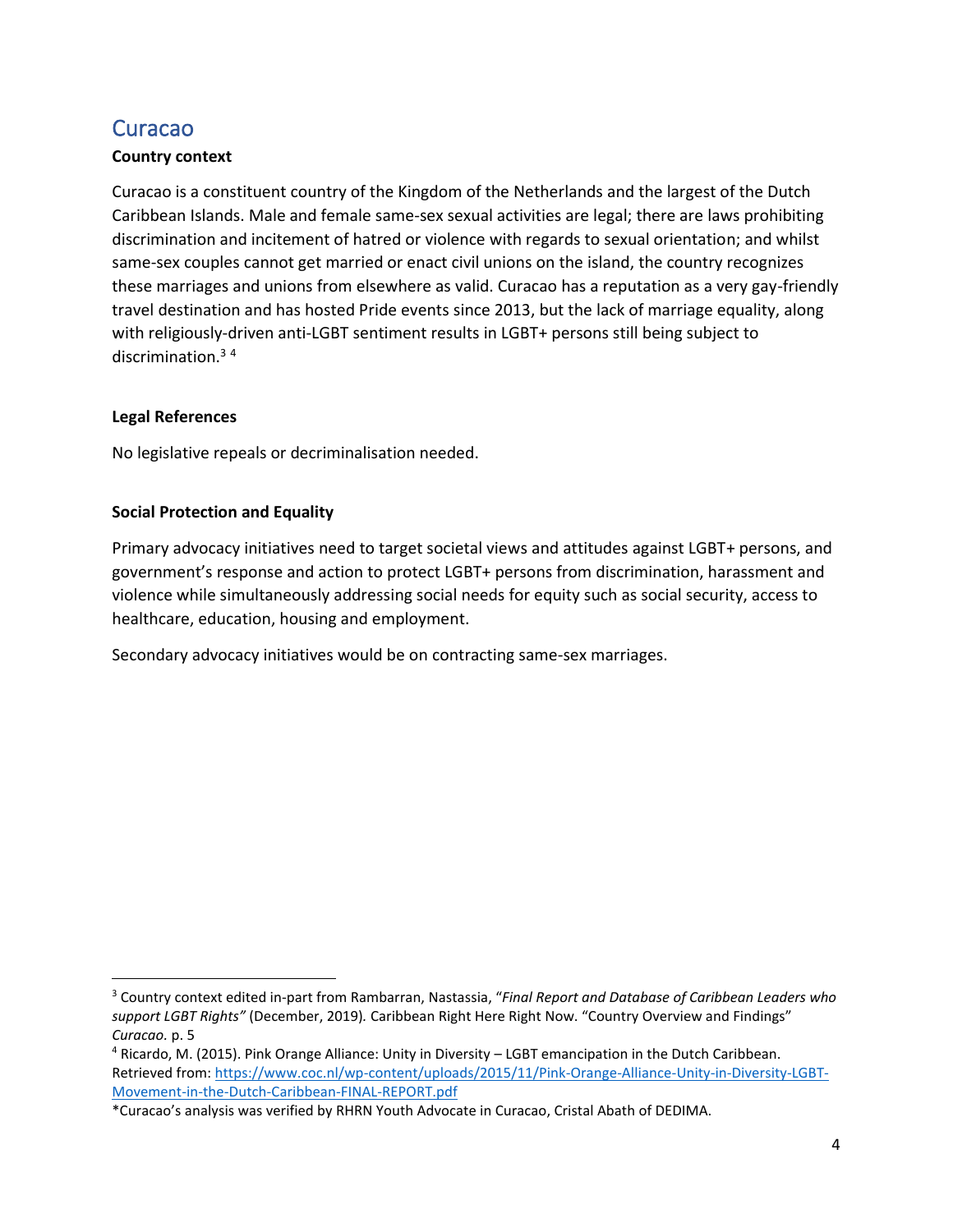# <span id="page-5-0"></span>Dominican Republic

#### **Country context**

The Dominican Republic (DR) is an independent country that shares the island of Hispaniola with Haiti. The DR does not criminalise same-sex sexual relations, but 'sodomy' is outlawed among members of the police force; there are no anti-discrimination provisions on the basis of sexual orientation, gender identity or expression (SOGIE); no hate crimes legislation; and marriage equality is absent. The DR has celebrated Pride since at least 2007, and has had openly LGBT+ persons running for public office. However, the LGBT+ community still faces harassment, violence and discrimination, with the Catholic church influencing attitudes to some extent. <sup>5</sup> <sup>6</sup>

#### **Legal References**

The National Police Force discriminates in two ways against persons with diverse sexual orientations and gender identities. It maintains an official policy prohibiting them from becoming police officers, and it imposes criminal sanctions on police officers who engage in same-sex sexual conduct.

**Article 210 of Law 285-66** of the Code of Justice of the National Police states that: "sodomy consists of sexual intercourse between persons of the same sex and will be punished when officers are involved with a penalty of six months to two years of prison."<sup>7</sup>

In 2014, National Police Chief Manuel Castro publicly declared that, consistent with Law 285-66, homosexuals were not accepted in the National Police Force.<sup>8</sup>

#### **Social Protection and Equality**

Advocacy initiatives need to target societal views and attitudes against LGBT+ persons, and government's response and action to protect LGBT+ persons from discrimination, harassment and violence while simultaneously addressing social needs for equity such as social security, access to healthcare, education, housing and employment.

Secondary advocacy initiatives would be on contracting and recognising same-sex marriages.

<sup>5</sup> Country context edited in-part from Rambarran, Nastassia, "*Final Report and Database of Caribbean Leaders who support LGBT Rights"* (December, 2019). Caribbean Right Here Right Now. "Country Overview and Findings" Dominican Republic. p. 5

<sup>6</sup> US State Department. (2018). Human Rights report for Dominican Republic. Retrieved from: <https://do.usembassy.gov/wp-content/uploads/sites/281/Dominican-Republic-2018-Human-Rights-Report.pdf>

<sup>7</sup> National Congress of the Dominican Republic, Law 285-66 of the Code of Justice of the National Police ('Ley 285- 66 del Código de Justicia de la Policía Nacional'), Article 210; p. 35.

<sup>8</sup> Discrimination and Violence, supranote 32, at p. 5;see also,Maria Teresa Moral, Castro Castilla says that the Police don't allow homosexuals ('Castro Castilla dice la Policía no permite homosexuales'), El Caribe, (June 12, 2014), available a[t http://www.elcaribe.com.do/2014/06/12/jefe-dice-esa-institucion-permite-homosexuales](http://www.elcaribe.com.do/2014/06/12/jefe-dice-esa-institucion-permite-homosexuales)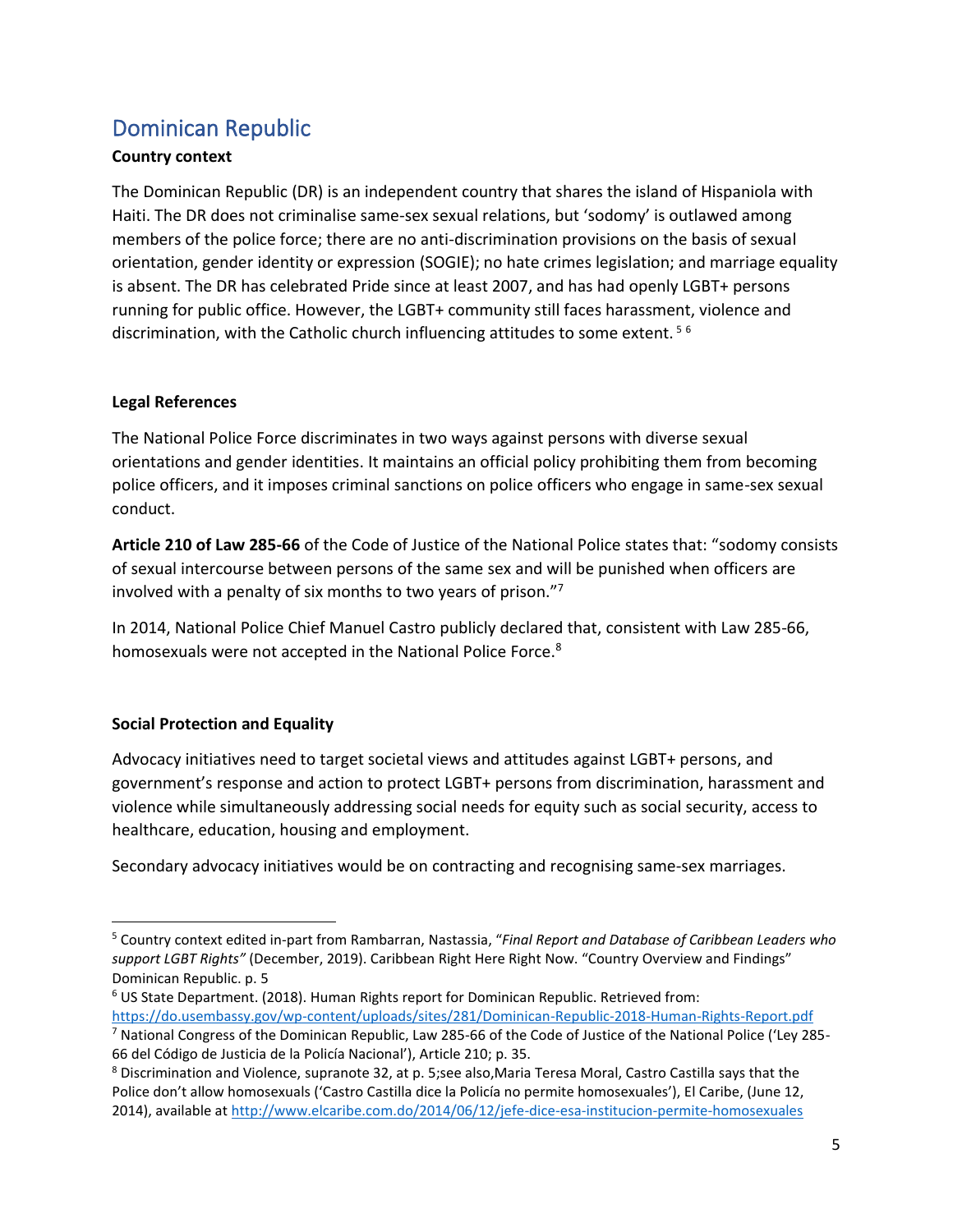### <span id="page-6-0"></span>Guyana

#### **Country context**

The Cooperative Republic of Guyana lies on the Northern coast of South America and is the only country on the continent that still criminalises sex between men, in the form of the "buggery laws $9"$ (maximum penalty is life imprisonment) and the "gross indecency laws<sup>10"</sup> (maximum penalty two years). Guyana also has no anti-discrimination provisions based on SOGIE; no hate crimes legislation; and marriage equality is absent. The country has held the longest running annual LGBT film festival in the English-speaking Caribbean since 2005, and in 2018 had its first Pride parade. However, strong religious influences have opposed the decriminalization of same-sex sexual activities and contribute to the discrimination and violence which continues to be experienced by LGBT+ persons.<sup>11 12</sup>

#### **Legal References**

Same-sex intimacy between men is criminalized under sections 351 to 353 of the Guyana Criminal Law (Offences) Act, Chapter 8:01.

**Section 351:** Any male person who, in public or private, commits, or is a party to the commission, or procures or attempts to procure the commission, by any male person, of any act of gross indecency with any other male person shall be guilty of a misdemeanour and liable to imprisonment for two years.

#### **Section 352.** Everyone who-

- (a) attempts to commit buggery; or
- (b) assaults any person with intent to commit buggery; or
- (c) being a male, indecently assaults any other male person,
- shall be guilty of felony and liable to imprisonment for ten years.

**Section 353.** Everyone who commits buggery shall be guilty of felony and liable to imprisonment for life.

<sup>&</sup>lt;sup>9</sup> Sodomy – anal sex.

<sup>&</sup>lt;sup>10</sup> Sexual activity between men such as oral sex, kissing, grinding, etc. non-penetrative sex.

<sup>11</sup> Country context edited in-part from Rambarran, Nastassia, "*Final Report and Database of Caribbean Leaders who support LGBT Rights"* (December, 2019). Caribbean Right Here Right Now. "Country Overview and Findings" Guyana. p. 6

<sup>&</sup>lt;sup>12</sup> Human Dignity Trust. Country Profile: Guyana. Retrieved from: [https://www.humandignitytrust.org/country](https://www.humandignitytrust.org/country-profile/guyana/)[profile/guyana/](https://www.humandignitytrust.org/country-profile/guyana/)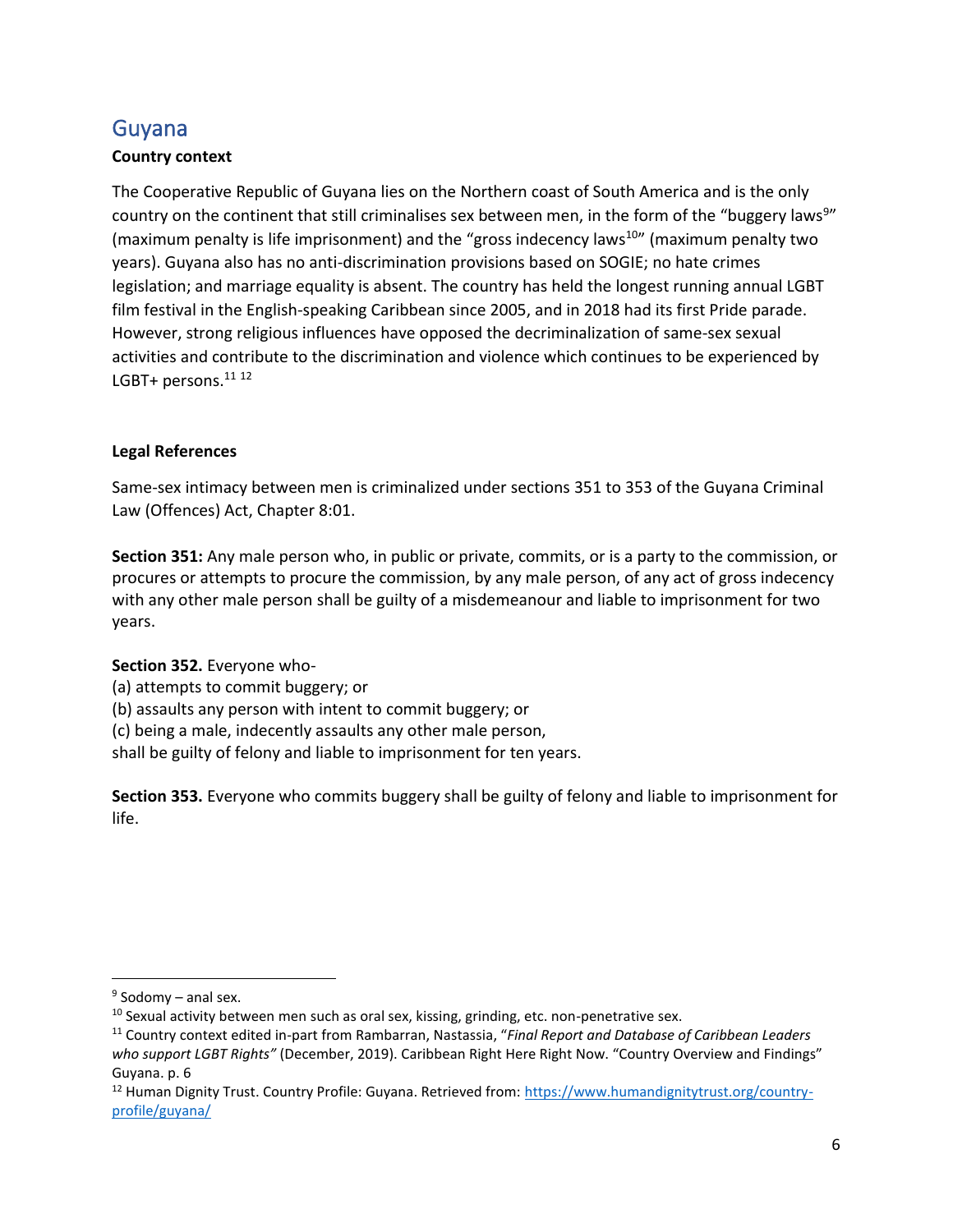#### **Social Protection and Equality**

LGBT+ persons are not included or referenced in local social protection and equality laws.

In 2003, the 'Sexual Orientation' Amendment Bill was introduced in Guyana's Parliament to be voted on as a constitutional amendment which would include "sexual orientation" as one of the grounds for discrimination. The bill was not voted on, as it received significant opposition from sections of the religious community. The government withdrew supporting the bill even though they had introduced it to parliament.

Section 153 (1) (xlvii) of the Summary Jurisdiction (Offences) Act Chapter 8:02 made it an offence for men and women to cross-dress for an "improper purpose", in any public way or public place. In 2018, the Caribbean Court of Justice (CCJ) – Guyana highest appellate court – evaluated the crossdressing law in McEwan et al v AG of Guyana<sup>13</sup>, brought by four trans women who were arrested and convicted. The CCJ concluded that the law was unconstitutionally vague and resulted in transgender and gender non-conforming persons being treated unfavourably because of their gender expression and gender identity.<sup>14</sup> <sup>15</sup>

There are active attempts to lobby the government to include Sexual orientation and Gender Identity and Expression as grounds for discrimination in the Prevention of Discrimination ACT which would protect LGBT persons from being dismissed from their employ on the basis of sexuality and gender expression.

The recognition of LGBT+ persons and to address their needs were referenced in state policies such as the National Youth Policy (2015), Social Cohesion Strategic Plan (2017), the Gender and Social Inclusion Policy (Ministry of Social Protection, 2019), and the National HIV Response Strategic Plan for 2021 – 2025 (2020).

<sup>&</sup>lt;sup>13</sup> Caribbean Court of Justice (CCJ), McEwan et al v AG of Guyana [2018] CCJ 30(AJ).

<sup>14</sup> For more information see: Joint Press Statement from GTU, U-RAP and SASOD: "*Highest Caribbean Court Strikes Down Guyana's Crossdressing Law*", (13 November 2018). Retrieved from [http://www.u](http://www.u-rap.org/web2/index.php/component/k2/item/77-joint-press-release-on-mcewan-v-ag-of-guyana-nov-13-2018)[rap.org/web2/index.php/component/k2/item/77-joint-press-release-on-mcewan-v-ag-of-guyana-nov-13-2018](http://www.u-rap.org/web2/index.php/component/k2/item/77-joint-press-release-on-mcewan-v-ag-of-guyana-nov-13-2018) Video of the delivery of the judgement can be accessed here: [www.caribbeancourtofjustice.org/audio/gycv2017-](http://www.caribbeancourtofjustice.org/audio/gycv2017-015/20181113/gycv2017015_131118.mp4) [015/20181113/gycv2017015\\_131118.mp4](http://www.caribbeancourtofjustice.org/audio/gycv2017-015/20181113/gycv2017015_131118.mp4)

<sup>\*</sup>Guyana's analysis was verified by RHRN Youth Advocate in Guyana, Juliana Lopes; and Anil Persaud of EQUAL Guyana.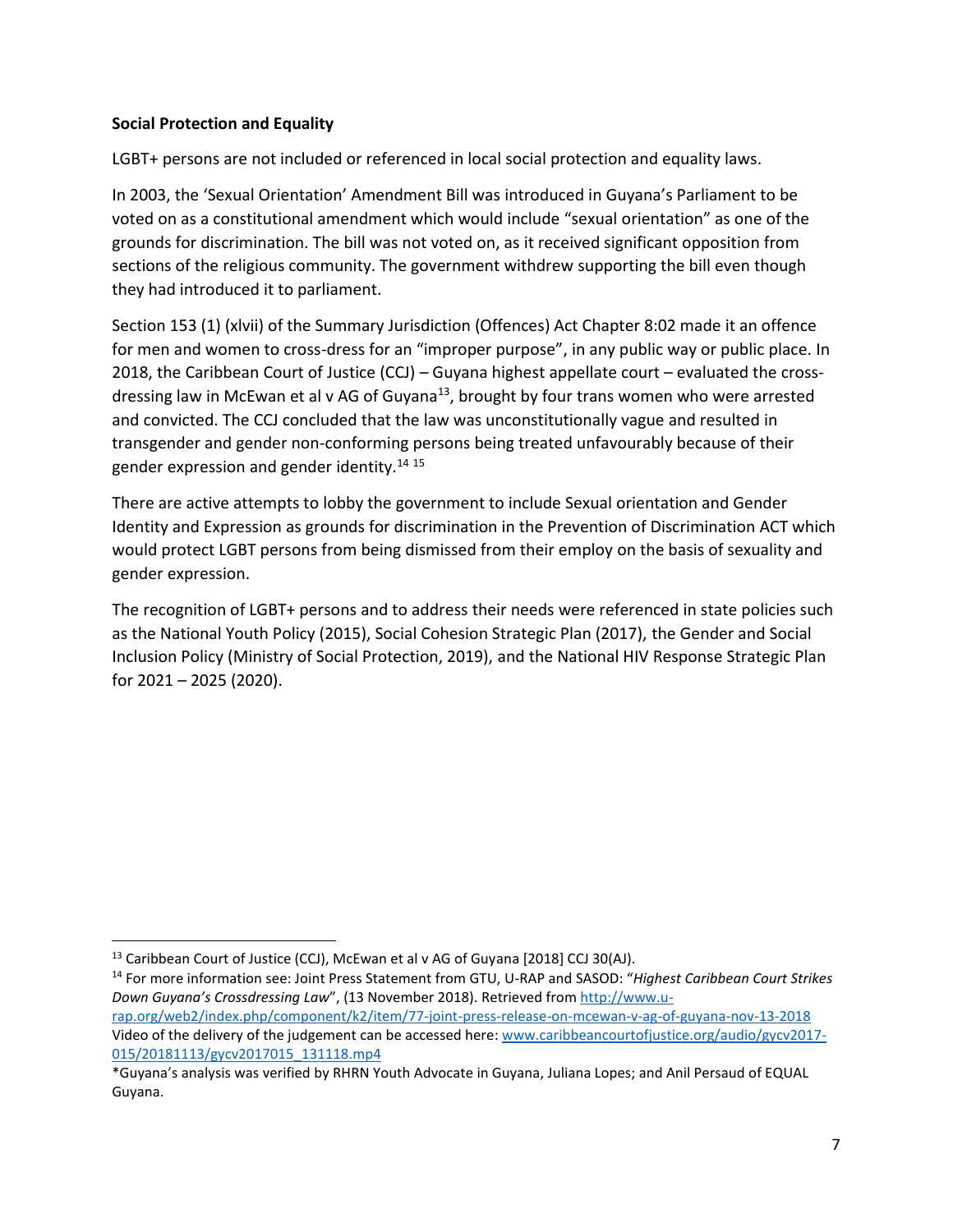### <span id="page-8-0"></span>**Haiti**

#### **Country context**

The Republic of Haiti shares the island of Hispaniola with the Dominican Republic and is the second most populous country in the Caribbean. The country does not criminalise same-sex sexual acts, but there are no laws preventing discrimination based on SOGIE, no laws preventing hate crimes, and no marriage equality. Haiti has not held any Pride events, in fact LGBT demonstrations and support is criminalised. LGBT social life is generally low-key. There are LGBT organizations, however, and these were instrumental in helping defeat 2 bills proposed in 2017 that targeted the LGBT community – one preventing same-sex marriage, and another including LGBT persons in the categories that could be denied a police certificate of character. Violence against LGBT persons have been on the rise in Haiti and the community faces significant discrimination and hardship.<sup>16</sup>

#### **Legal Reference**

**The Haitian Civil Code**: (a) only authorises the union of a man and a woman, (b) one of the articles bans "all public manifestations of support for homosexuality and proselytism in favour of such acts".<sup>17</sup>

**In August, 2017 the Haitian senate voted a bill which prohibits marriage to same-sex couples** as well as any promotion of homosexuality across the country, marked by a deep religious hold.

The text voted on specifies that "the authors, co-authors and accomplices" of a homosexual marriage risk a sentence of three years in prison and a fine of 500,000 gourdes.<sup>18</sup>

#### **In August, 2017 the Haitian senate voted on a law on the reputation and the certificate of good lives and manners, denying homosexuals this legal document on the basis of being immoral.**

**Article 4:** "The concept of immoral relates to any public act in relation to child or child pornography, incest, polygamy, paedophilia, child or child prostitution, pimping and proven homosexuality."<sup>19</sup>

<sup>16</sup> Country context edited in-part from Rambarran, Nastassia, "*Final Report and Database of Caribbean Leaders who support LGBT Rights"* (December, 2019). Caribbean Right Here Right Now. "Country Overview and Findings" Haiti. p. 7

<sup>&</sup>lt;sup>17</sup> Civil Code [1825], Republic of Haiti, decreed by the House of Representatives on March 4, 1825, (Port-au-Prince: Descauriet, 1828) available at Haitian Law Digital Collection[. Haitian Law Digital Collection](http://www.dloc.com/dlohlaw)[.\[33\]](https://www.nyulawglobal.org/globalex/Haiti1.html#_edn33)

<sup>18</sup> LeFigaro, "*Haiti: Senate Bans Gay Marriage*" (August 2, 2017). Retrieved (in French) from: [https://www.lefigaro.fr/flash-actu/2017/08/02/97001-20170802FILWWW00335-haiti-le-senat-interdit-le-mariage](https://www.lefigaro.fr/flash-actu/2017/08/02/97001-20170802FILWWW00335-haiti-le-senat-interdit-le-mariage-gay.php)[gay.php](https://www.lefigaro.fr/flash-actu/2017/08/02/97001-20170802FILWWW00335-haiti-le-senat-interdit-le-mariage-gay.php)

<sup>19</sup> Le Nouvelliste "*The Senate passed a law on the reputation and the certificate of good character*" (August 16, 2017). Retrieved (in French) from: [https://lenouvelliste.com/article/174502/le-senat-a-vote-une-loi-sur-la](https://lenouvelliste.com/article/174502/le-senat-a-vote-une-loi-sur-la-reputation-et-le-certificat-de-bonnes-vie-et-moeurs)[reputation-et-le-certificat-de-bonnes-vie-et-moeurs](https://lenouvelliste.com/article/174502/le-senat-a-vote-une-loi-sur-la-reputation-et-le-certificat-de-bonnes-vie-et-moeurs)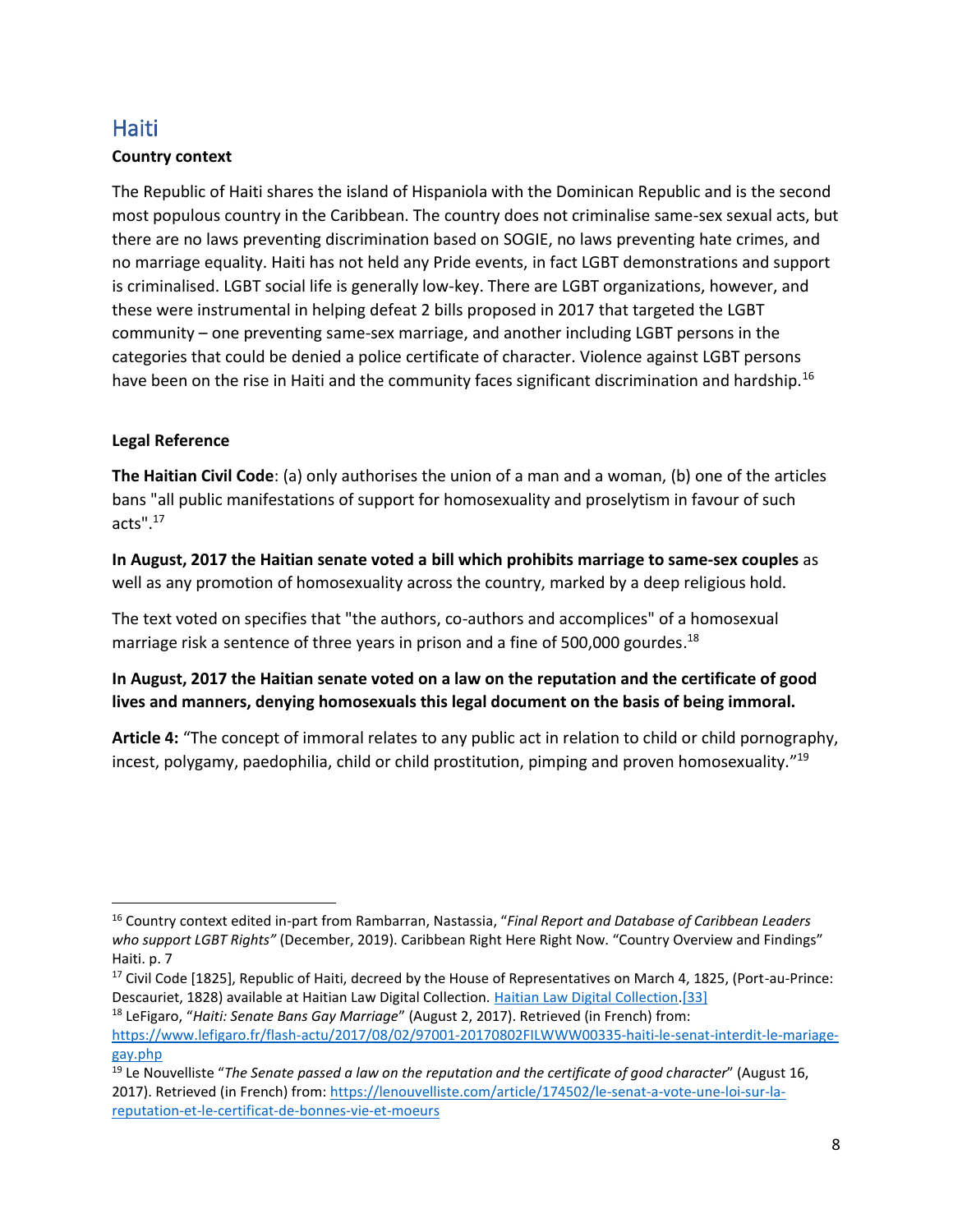#### **Social Protection and Equality**

LGBT+ persons are not included or referenced in local social protection and equality laws.

There is a need for advocacy against proposed discriminatory laws and against police harassment, societal prejudice and discrimination, and government's rejection of the recognition of LGBT rights.

The Chamber of Deputies (the second house in the Haitian Legislature) has not voted on these laws to date, so they remain unenforceable<sup>20</sup>, but they are indicative of the widespread political and social antipathy towards LGBT people.

Government officials and the general public subject LGBT+ people to harassment, discrimination, violence, and social stigmatization. Government officials have shut down several LGBT events, while allowing anti-LGBT protest to take place, unimpeded. Persecution of LGBT+ people by police authorities has steadily increased over the years.

<sup>&</sup>lt;sup>20</sup> VOANews. (2018). In Haiti, Slight Progress for LGBT Rights Seen as Victory. Retrieved from: <https://www.voanews.com/americas/haiti-slight-progress-lgbt-rights-seen-victory>

<sup>\*</sup>Haiti's analysis was verified by RHRN Youth Advocate in Haiti, Mathania Charles of the TOYA Foundation.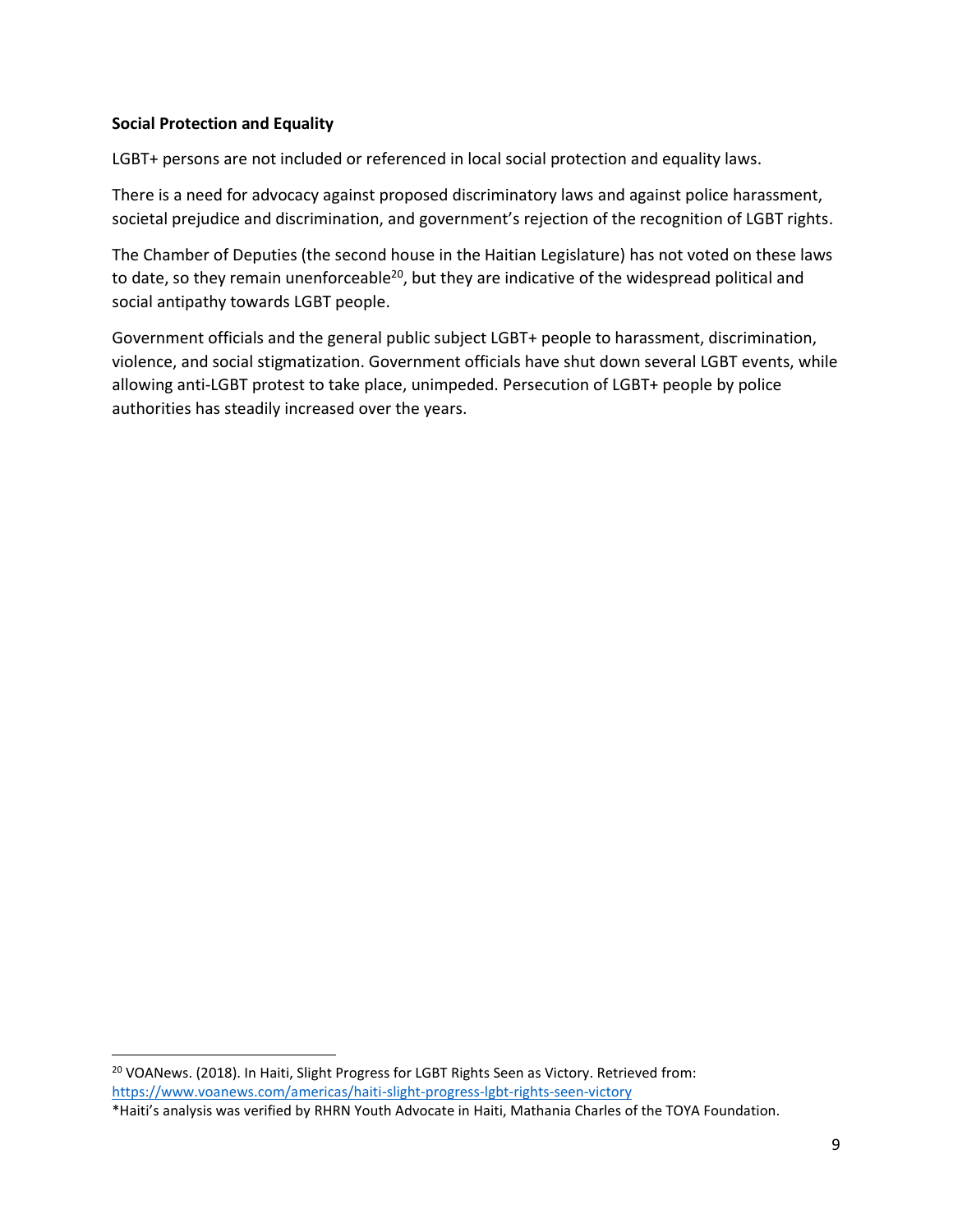### <span id="page-10-0"></span>Jamaica

#### **Country context**

Jamaica is an independent island nation that criminalises sex between men (the law against "buggery" has a maximum penalty of 10 years imprisonment and the "gross indecency" between men law has up to 2 years imprisonment); there are no laws preventing discrimination on the basis of SOGIE; no legislation addressing hate crimes; and same-sex marriage is illegal. Since being named possibly the most homophobic place on earth by Times magazine in 2006 $^{21}$ , work by local activists has contributed to an improved climate for LGBT persons, and the country has held Pride celebrations in two locations from 2015. However, there continues to be significant anti-LGBT attitudes and persons from the LGBT+ community encounter both violence and discrimination.<sup>22</sup>  $^{23}$ 

#### **Legal References**

The Offences Against the Person Act of 1864 criminalises same sex intimacy between men.

**Section 76:** Whosoever shall be convicted of the abominable crime of buggery, committed either with mankind or with any animal, shall be liable to be imprisoned and kept to hard labour for a term not exceeding ten years.

**Section 77:** Whosoever shall attempt to commit the said abominable crime, or shall be guilty of any assault with intent to commit the same, or of any indecent assault upon any male person, shall be guilty of a misdemeanour, and being convicted thereof, shall be liable to be imprisoned for a term not exceeding seven years, with or without hard labour.

**Section 79:** Any male person who, in public or private, commits, or is a party to the commission of, or procures or attempts to procure the commission by any male person of, any act of gross indecency with another male person, shall be guilty of a misdemeanour, and being convicted thereof shall be liable at the discretion of the court to be imprisoned for a term not exceeding two years, with or without hard labour.

*<sup>21</sup>* Padgett, Tim (12 April 2006). *"The Most Homophobic Place on Earth?"* Times Magazine. Retrieved from <http://content.time.com/time/world/article/0,8599,1182991,00.html>

<sup>22</sup> Country context edited in-part from Rambarran, Nastassia, *"Final Report and Database of Caribbean Leaders who support LGBT Rights"* (December, 2019). Caribbean Right Here Right Now. "Country Overview and Findings" Jamaica. p. 7

<sup>&</sup>lt;sup>23</sup> Human Dignity Trust. Country Profile: Jamaica. Retrieved from: [https://www.humandignitytrust.org/country](https://www.humandignitytrust.org/country-profile/jamaica/)[profile/jamaica/](https://www.humandignitytrust.org/country-profile/jamaica/)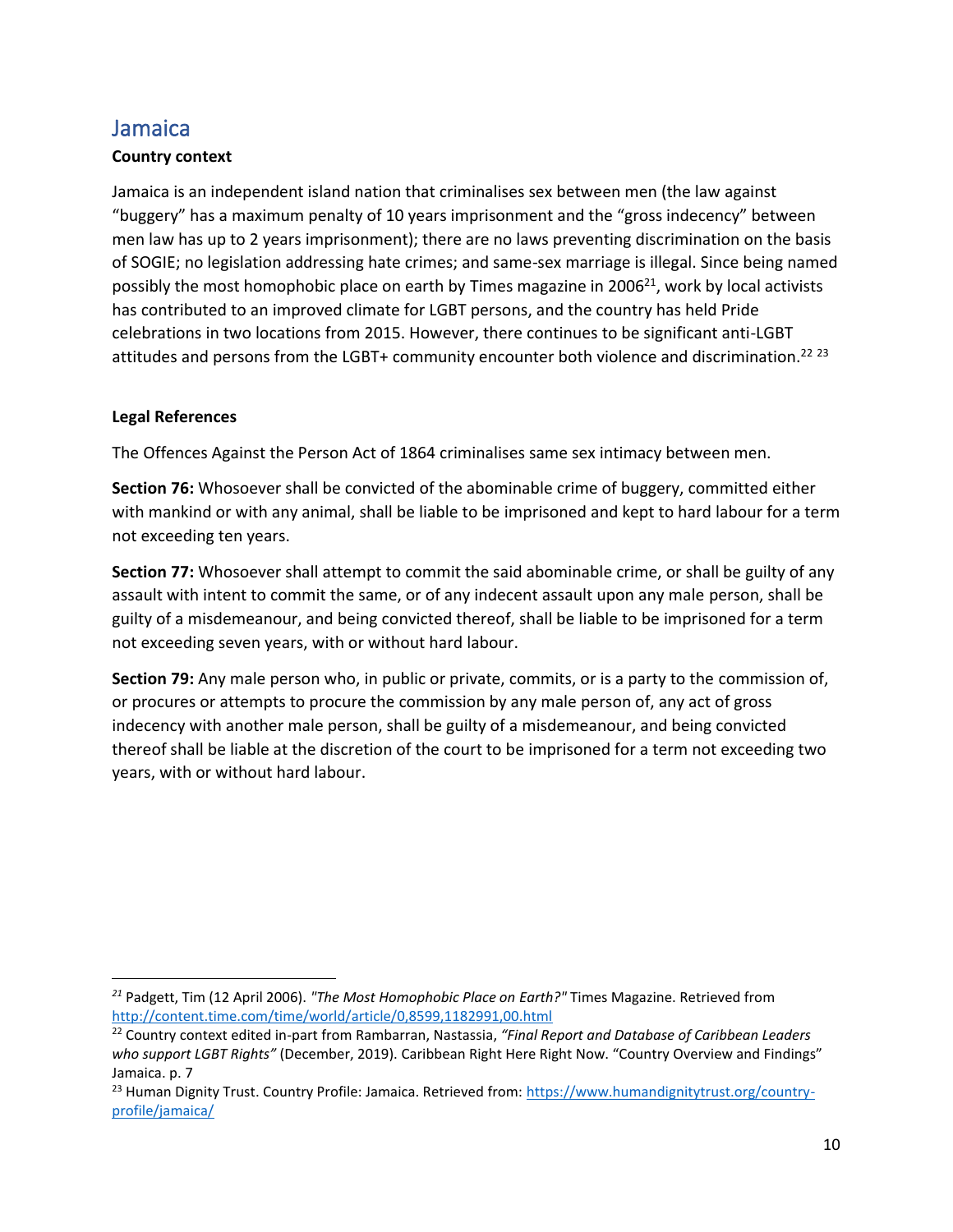#### **The constitution of Jamaica:**

a. The Jamaican Charter of Rights (Chapter 3 of the Jamaican Constitution) stipulates that the charter does not invalidate laws dealing with sexual offenses, for which same-sex intimacy – buggery – is considered under Sections 76, 77 and 79 of the Offences Against the Person Act.

Chapter 3, "Fundamental Rights and Freedoms", Section 13, "Fundamental Rights and Freedoms" (Paragraph 12) states: "Nothing contained in or done under the authority of any law in force immediately before the commencement of the Charter of Fundamental Rights and Freedoms (Constitutional Amendment) Act, 2011, relating to- a. sexual offences." <sup>24</sup>

b. In July, 1962 Jamaica constitutionally banned the recognition and contracting of same-sex marriages.

Chapter 3, "Fundamental Rights and Freedoms", Section 18, "Status of Marriage" (Paragraph 2) states: "No form of marriage or other relationship other than the voluntary union of one man and one woman may be contracted or legally recognized in Jamaica."<sup>25</sup>

#### **Social Protection and Equality**

According to the 2012 Inter-American Commission on Human Rights report on the situation of human rights in Jamaica, there is no law which prevents discrimination against an individual on the basis of his or her sexual orientation, gender identity, or gender expression. There is no legislation addressing hate crimes in Jamaica.<sup>26</sup>

<sup>&</sup>lt;sup>24</sup> Constitution of Jamaica. Chapter 3 "Fundamental Rights and Freedoms", Section 13 (12) "Fundamental Rights and Freedoms" p. 19 [https://www.constituteproject.org/constitution/Jamaica\\_2015.pdf?lang=en](https://www.constituteproject.org/constitution/Jamaica_2015.pdf?lang=en) <sup>25</sup> Constitution of Jamaica. Chapter 3 "Fundamental Rights and Freedoms", Section 18 (2) "Status of Marriage" p. 2[6 https://www.constituteproject.org/constitution/Jamaica\\_2015.pdf?lang=en](https://www.constituteproject.org/constitution/Jamaica_2015.pdf?lang=en)

<sup>&</sup>lt;sup>26</sup> Chapter VII: Discrimination Based on Sexual Orientation and Gender Identity, Report on the Situation of Human Rights in Jamaica, Inter-American Commission on Human Rights, Organization of American States, 2012. Retrieved from[: http://www.oas.org/en/iachr/docs/pdf/Jamaica2012eng.pdf](http://www.oas.org/en/iachr/docs/pdf/Jamaica2012eng.pdf)

<sup>\*</sup>Jamaica's analysis was verified by Dane Lewis, Regional Coordinator of CARIFLAGS and former Executive Director of JFLAGS.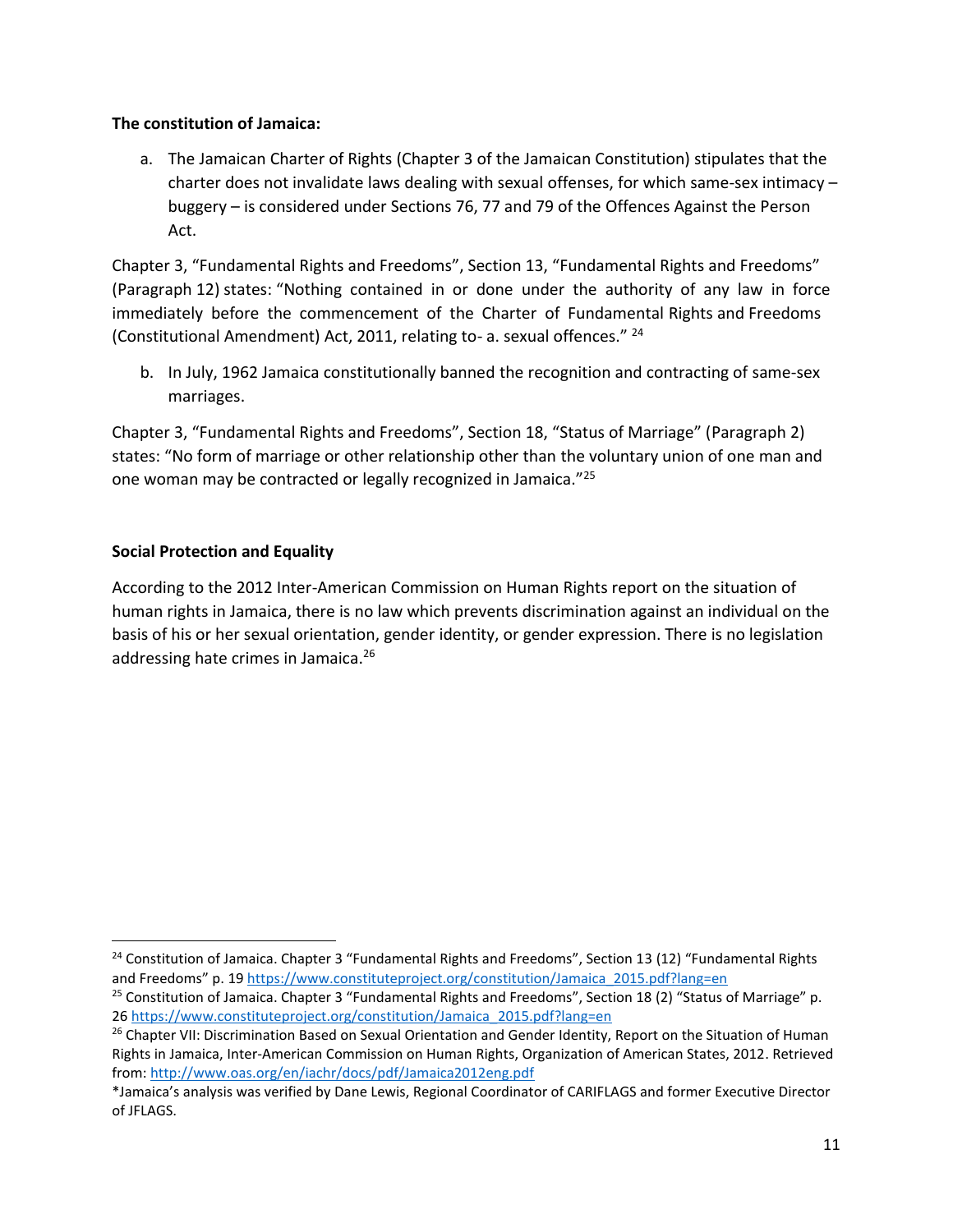### <span id="page-12-0"></span>St. Lucia

#### **Country context**

St. Lucia is a sovereign nation that criminalises sex between men and sex between women in buggery and gross indecency laws with penalties from 5 to 10 years imprisonment; there are no anti-discrimination provisions except in employment; no hate crime legislation; and no marriage equality. Tourism is a significant contributor to the St Lucian economy and there are several hotels with LGBT+ supportive policies. Additionally, the first Pride celebrations was held in August 2019 and in November 2019 the regional LGBT+ advocacy group – ECADE (Eastern Caribbean Alliance for Diversity and Equality) – announced that St. Lucia was one of 5 Eastern Caribbean countries where a challenge to the same-sex sexual laws will be made<sup>27</sup>. Overall, activists are working to change the climate, but LGBT persons in the country still face marginalization and discrimination.<sup>28</sup>  $29$ 

#### **Legal References**

Sections 132 and 133 of the Criminal Code of St. Lucia criminalises same-sex intimacy and sodomy.

#### **Section 132:**

- (1) Any person who commits an act of gross indecency with another person commits an offence and is liable on conviction on indictment to imprisonment for ten years or on summary conviction to five years.
- (2) Subsection (1) does not apply to an act of gross indecency committed in private between an adult male person and an adult female person, both of whom consent.
- (3) For the purposes of subsection  $(2)$ 
	- (a) an act shall be deemed not to have been committed in private if it is committed in a public place; and
	- (b) a person shall be deemed not to consent to the commission of such an act if  $-$
	- (i) the consent is extorted by force, threats or fear of bodily harm or is obtained by false and fraudulent representations as to the nature of the act;
	- (ii) the consent is induced by the application or administration of any drug, matter or thing with intent to intoxicate or stupefy the person; or (iii) that person is, and the other party to the act knows or has good reason to believe that the person is suffering from a mental disorder.

<sup>&</sup>lt;sup>27</sup> St Lucia Star. (2019). "This is four years in the making." Eastern Caribbean LGBT organisation launches fivecountry legal challenge to anti-gay laws. Retrieved from: [https://stluciastar.com/this-is-four-years-in-the-making](https://stluciastar.com/this-is-four-years-in-the-making-eastern-caribbean-lgbt-organisation-launches-five-country-legal-challenge-to-anti-gay-laws/)[eastern-caribbean-lgbt-organisation-launches-five-country-legal-challenge-to-anti-gay-laws/](https://stluciastar.com/this-is-four-years-in-the-making-eastern-caribbean-lgbt-organisation-launches-five-country-legal-challenge-to-anti-gay-laws/)

<sup>28</sup> Country context edited in-part from Rambarran, Nastassia, "*Final Report and Database of Caribbean Leaders who support LGBT Rights"* (December, 2019). Caribbean Right Here Right Now. "Country Overview and Findings" St. Lucia. p. 8

<sup>&</sup>lt;sup>29</sup> Human Dignity Trust. Country Profile: St Lucia. Retrieved from: [https://www.humandignitytrust.org/country](https://www.humandignitytrust.org/country-profile/saint-lucia/)[profile/saint-lucia/](https://www.humandignitytrust.org/country-profile/saint-lucia/)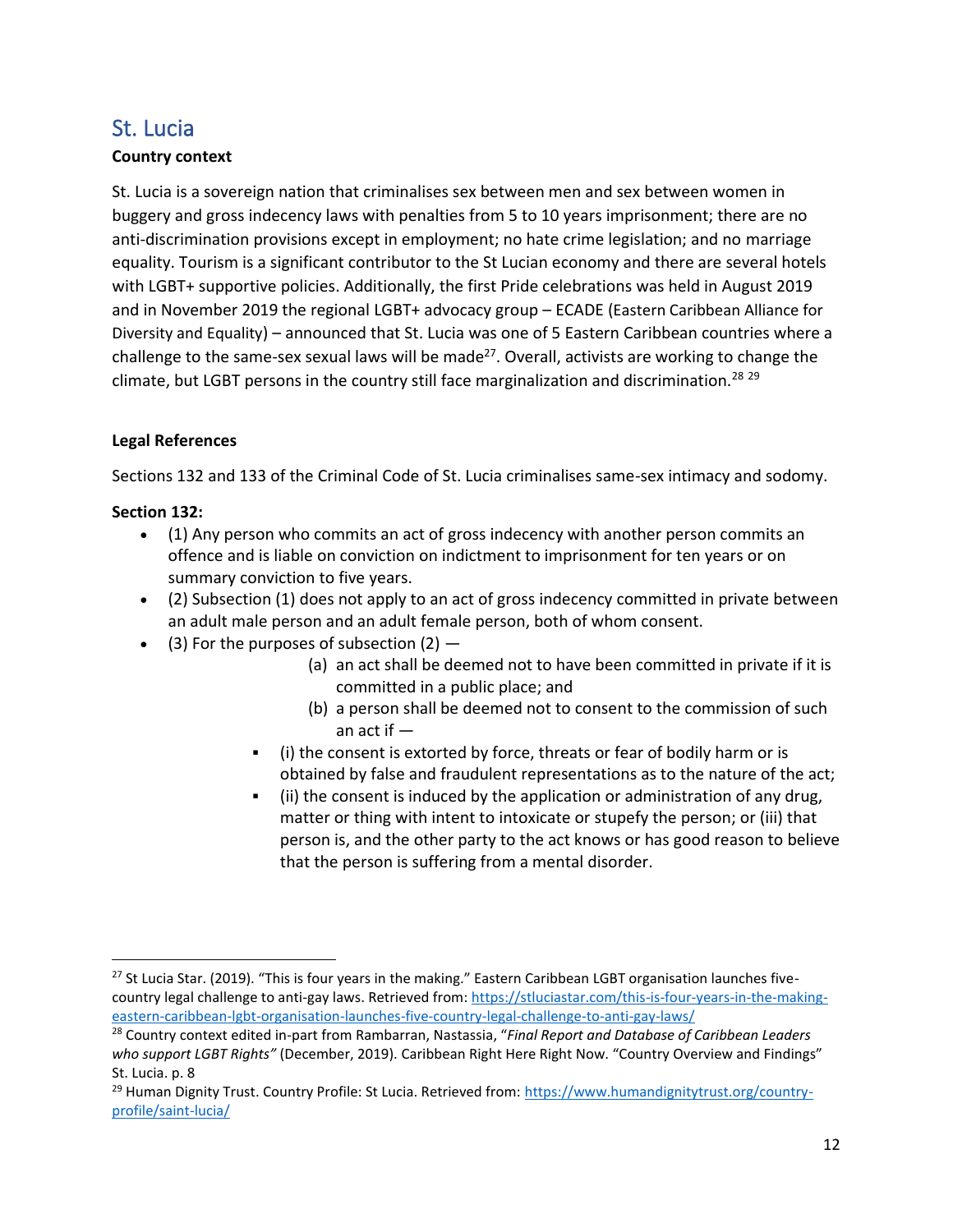• (4) In this section "gross indecency" is an act other than sexual intercourse (whether natural or unnatural) by a person involving the use of the genital organs for the purpose of arousing or gratifying sexual desire.

#### **Section 133:**

- A person who commits buggery commits an offence and is liable on conviction on indictment to imprisonment for —
	- **.** life, if committed with force and without the consent of the other person;
	- (b) ten years, in any other case.
- (2) Any person who attempts to commit buggery, or commits an assault with intent to commit buggery, commits an offence and is liable to imprisonment for five years.
- (3) In this section "buggery" means sexual intercourse per anus by a male person with another male person"

#### **Social Protection and Equality**

Article 131 (1) (a) of the Labour Code, enacted in 2006, bans "unfair dismissal" based on sexual orientation.<sup>30</sup>

Other than this law, no other pieces of legislature exist for social protection and equality for LGBT persons.

<sup>30</sup> Article 131, St. Lucia Labour Code 2006 P. 74 and 75

<http://www.govt.lc/media.govt.lc/www/resources/legislation/SaintLuciaLabourCode2006.pdf>

<sup>\*</sup>St. Lucia's analysis was verified by Nadine Constantine, St. Lucian SRHR Advocate and Regional Coordinator of ASPIRE Youth Network.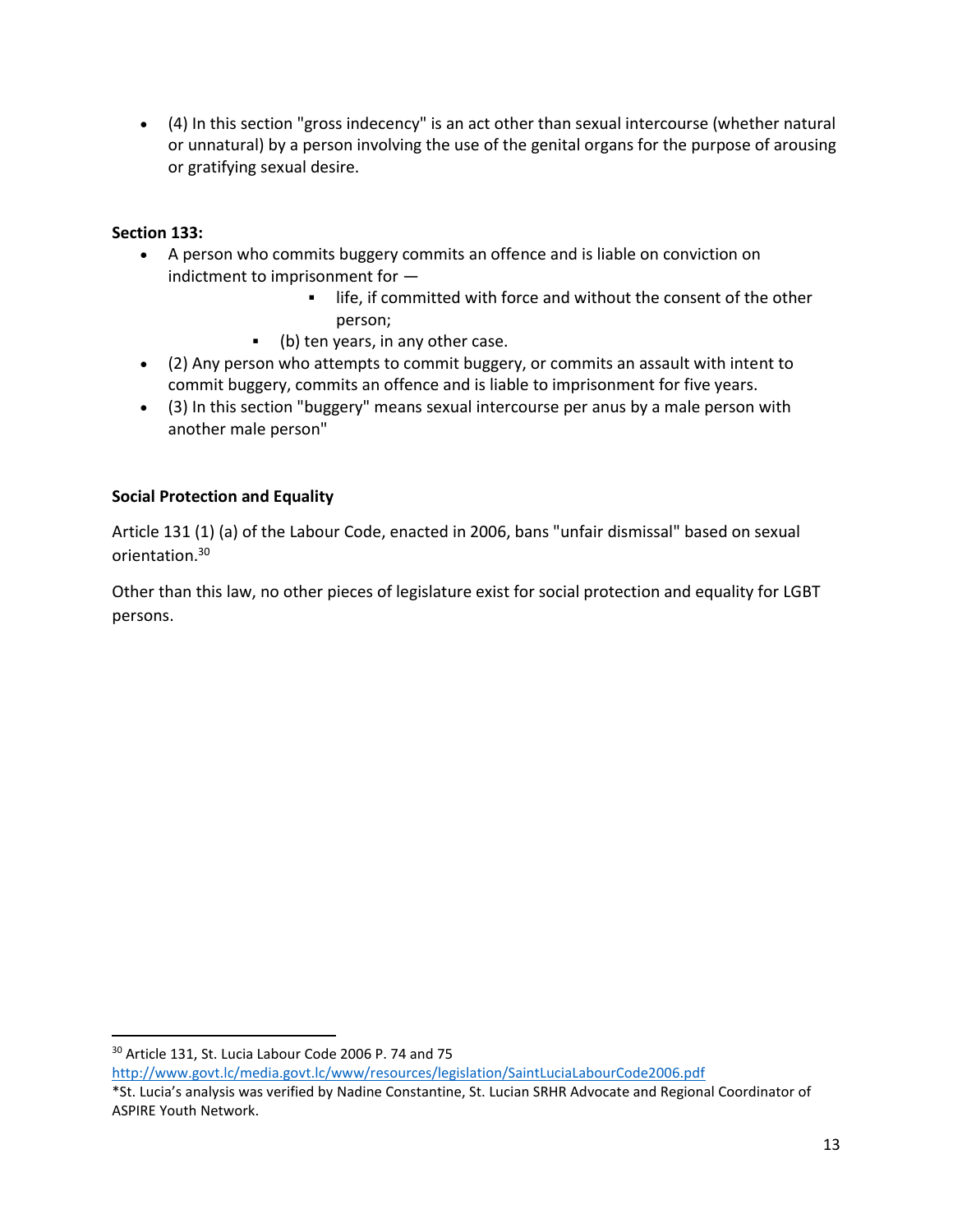### <span id="page-14-0"></span>St. Vincent

#### **Country Context**

St Vincent and the Grenadines is a multi-island independent country that criminalizes same-sex sexual activities between both men and women in the "buggery" law (with maximum penalty 10 years jail time) and gross indecency laws (maximum penalty 5 years jail time). The country also has no anti-discriminatory protections, hate crime laws or marriage equality. St Vincent has held no Pride activities and LGBT life on the islands is practically invisible due to stigma. In July 2019 two gay men launched a challenge against the buggery and gross indecency laws, which was followed by a public march of thousands of church-goers in November 2019 protesting this challenge<sup>31 32</sup>. This served to illustrate the significant discrimination faced by the LGBT+ community in the country.<sup>33</sup>  $34$ To date the case has not been called to trial.

#### **Legal References**

Sections 146 and 148 of the Criminal Code of Saint Vincent and the Grenadines criminalises samesex intimacy for both men and women.

**Section 146**: "Any person who commits buggery with any other person; commits buggery with an animal; or permits any person to commit buggery with him or her; is guilty of an offence and liable to imprisonment for ten years".

**Section 148**: "Any person, who in public or private, commits an act of gross indecency with another person of the same sex, or procures or attempts to procure another person of the same sex to commit an act of gross indecency with him or her, is guilty of an offence and liable to imprisonment for five years."

#### **Social Protection and Equality**

LGBT+ persons are not included or referenced in local social protection and equality laws.

 $31$  "Gay men file legal challenges to homosexuality laws in St Vincent," Barbados Today. (27 July 2019). <https://barbadostoday.bb/2019/07/27/gay-men-file-legal-challenges-to-homosexuality-laws-in-st-vincent/> <sup>32</sup> Compton, L. (2019). *Christians march in protest of anti-buggery laws challenge*. Retrieved from:

[https://searchlight.vc/searchlight/front-page/2019/11/15/christians-march-in-protest-of-anti-buggery-laws](https://searchlight.vc/searchlight/front-page/2019/11/15/christians-march-in-protest-of-anti-buggery-laws-challenge/)[challenge/](https://searchlight.vc/searchlight/front-page/2019/11/15/christians-march-in-protest-of-anti-buggery-laws-challenge/)

<sup>33</sup> Country context edited in-part from Rambarran, Nastassia, *"Final Report and Database of Caribbean Leaders who support LGBT Rights"* (December, 2019)*.* Caribbean Right Here Right Now. "Country Overview and Findings" St. Vincent. p. 9

<sup>&</sup>lt;sup>34</sup> Human Dignity Trust. Country profile: St Vincent and the Grenadines. Retrieved from: <https://www.humandignitytrust.org/country-profile/saint-vincent-and-the-grenadines/>

<sup>\*</sup>St. Vincent's analysis was verified by RHRN Youth Advocate in St. Vincent, Ademola Williams of YAM SVG.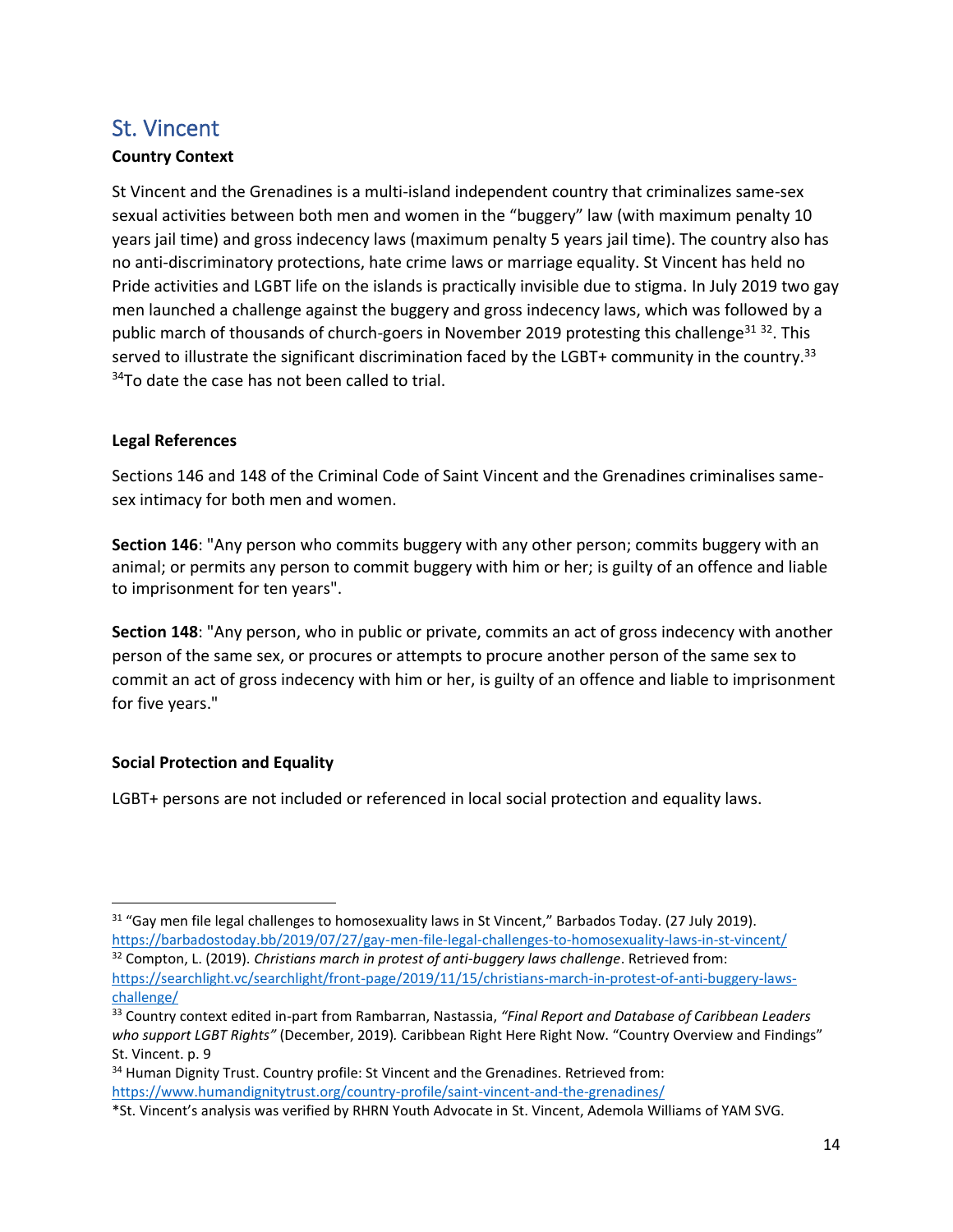### <span id="page-15-0"></span>Suriname

#### **Country context**

Suriname is the smallest independent country on the South American continent, the Dutchspeaking country neighbours Guyana on the South American coast. There are no laws prohibiting same-sex sexual activity; there are anti-discrimination laws that afford LGBT+ citizens broad protection, including in employment; laws preventing incitement to violence but not specifically pertaining to hate crimes; and same-sex marriages are not allowed. Suriname started celebrating Pride in 2011 and hosts a month-long calendar of events in October of each year.<sup>35 36</sup>

In January, 2017 the Surinamese court ruled in favour of a transwoman the right to have her gender formally changed from "Male" to "Female" with the Central Bureau of Civil Affairs. The court ordered the registry to officially change her registration to reflect her amended status.<sup>37</sup>

In spite of the protections afforded to LGBT+ citizens, they continue to face societal prejudice and discrimination.

#### **Legal References**

No legislative repeals or decriminalisation needed.

#### **Social Protection and Equality**

Primary advocacy initiatives need to target societal views and attitudes against LGBT persons, and government's response and action to protect LGBT persons from discrimination, harassment and violence while simultaneously addressing social needs for equity such as social security, access to healthcare, education, housing and employment.

Secondary advocacy initiatives would be on contracting and recognising same-sex marriages.

<sup>35</sup> Country context edited in-part from Rambarran, Nastassia, "*Final Report and Database of Caribbean Leaders who support LGBT Rights"* (December, 2019). Caribbean Right Here Right Now. "Country Overview and Findings" Suriname. p. 9

<sup>36</sup> US State Department. (2015). Human rights report for Suriname. Retrieved from: [https://2009-](https://2009-2017.state.gov/documents/organization/253255.pdf) [2017.state.gov/documents/organization/253255.pdf](https://2009-2017.state.gov/documents/organization/253255.pdf)

<sup>37</sup> "Transgender wins case for same sex recognition" The Daily Herald*.* Philipsburg, Sint Maarten. (12 January 2017). [https://web.archive.org/web/20170113153842/https://www.thedailyherald.sx/regional/62860-transgender-wins](https://web.archive.org/web/20170113153842/https:/www.thedailyherald.sx/regional/62860-transgender-wins-case-for-sex-change-recognition)[case-for-sex-change-recognition.](https://web.archive.org/web/20170113153842/https:/www.thedailyherald.sx/regional/62860-transgender-wins-case-for-sex-change-recognition) Summary of court case here (in Dutch[\) https://rechtspraak.sr/sru-k1-2017-2/](https://rechtspraak.sr/sru-k1-2017-2/) 

<sup>\*</sup>Suriname's analysis was verified by SRHR Youth Advocate in Suriname, Lansdorf Joey Jordon of YAM Suriname; and Regional LGBT Rights Advocate, Lucien Govaard.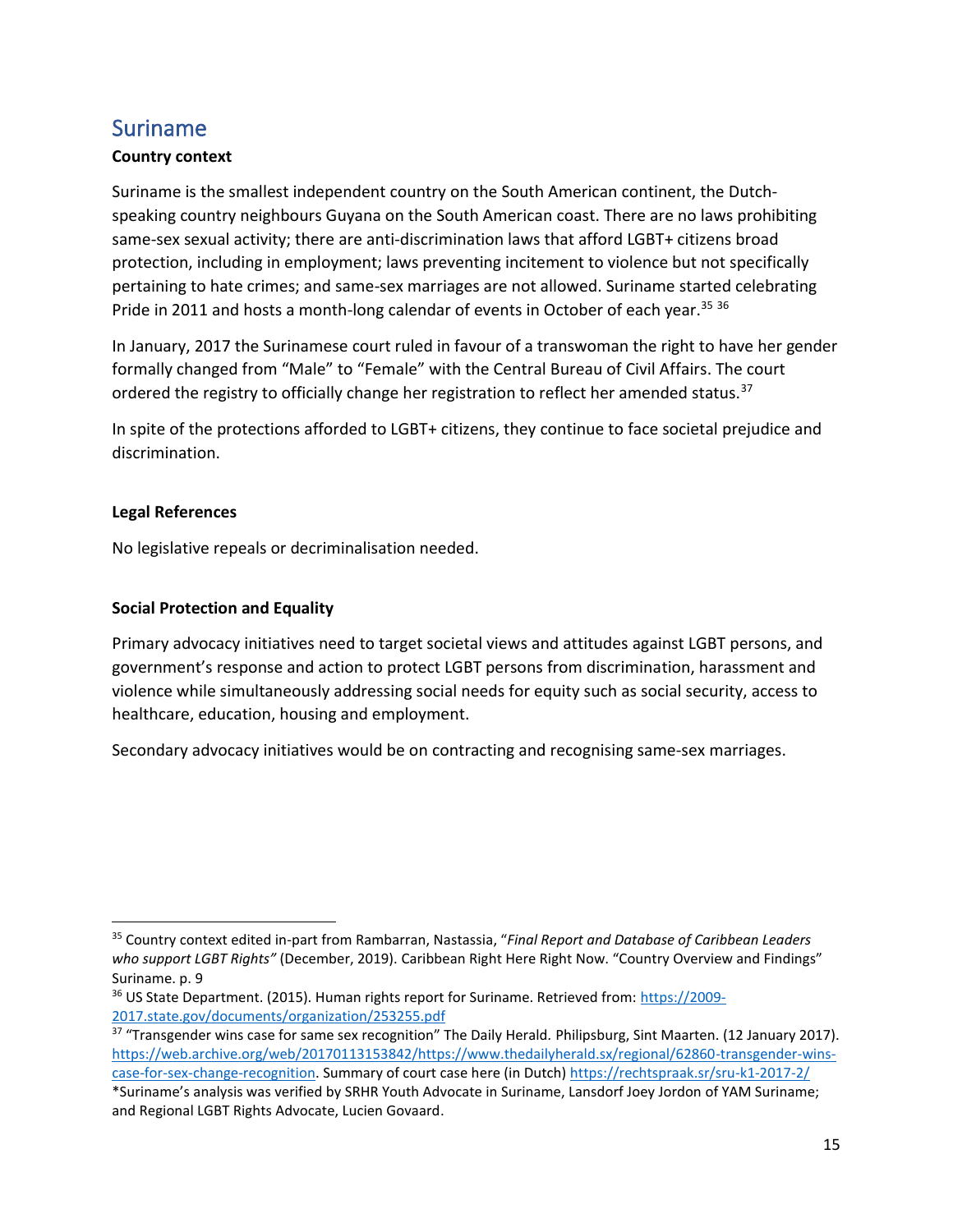# <span id="page-16-0"></span>Trinidad and Tobago

#### **Country Context**

Trinidad and Tobago is a twin island republic which had criminalised both anal and oral sex between any sexes before the law was repealed in 2018. The country legally prohibits the entry of homosexuals in an unenforced law; has no legislation addressing discrimination on the basis of SOGIE; no laws on hate crimes; and does not allow same-sex marriage. Trinidad and Tobago has been celebrating Pride non-publicly since at least the 1990s, had its first public Pride parade in 2018, has gay clubs. Despite these advancements, LGBT+ persons still face discrimination especially in rural areas, and connected to religiosity. $38$ 

#### **Legal References**

#### **Section 8 "Prohibited Cases" (1) of the Immigration Act of Trinidad and Tobago** states:

Entry into Trinidad and Tobago of the persons described in this subsection, other than citizens and, residents, is prohibited, namely –

(e) prostitutes, homosexuals or persons living on the earnings of prostitutes or homosexuals, or persons reasonably suspected as coming to Trinidad and Tobago for these or any other immoral purposes.<sup>39</sup>

#### **Social Protection and Equality**

LGBT+ persons are not included or referenced in local social protection and equality laws.

In April, 2018 the High Court of Trinidad and Tobago ruled that the country's laws criminalising same-sex intimacy (buggery laws - similar to other anglo-Caribbean states) were unconstitutional as it violates the privacy and rights of Trinidadians, citing it infringed on the rights of LGBT citizens and criminalised consensual sexual acts between adults.<sup>40</sup>

The law stipulated that those found guilty of buggery would be sentenced to 25 years in prison, while other sexual acts (such as oral sex) carried a 5-year sentence.

<sup>38</sup> Country context edited in-part from Rambarran, Nastassia, "*Final Report and Database of Caribbean Leaders who support LGBT Rights"* (December, 2019). Caribbean Right Here Right Now. "Country Overview and Findings" Trinidad. p. 10

 $39$  Section (1)(e) of the Immigration ACT of Trinidad and Tobago. P 11. [http://www.oas.org/dil/Immigration\\_Act\\_Trinidad\\_and\\_Tobago.pdf](http://www.oas.org/dil/Immigration_Act_Trinidad_and_Tobago.pdf)

<sup>&</sup>lt;sup>40</sup> Supreme Court of Trinidad and Tobago, Jason Jones vs Attorney General of Trinidad & Tobago and others, H.C.720/2017. CV.2017-00720, 4<sup>th</sup> April, 2018. Retrieved from: <u>https://ufdc.ufl.edu/AA00063330/00001</u>

<sup>\*</sup>Trinidad and Tobago's analysis was verified by RHRN Youth Advocate in Trinidad, Shania Wilson of ASPIRE Youth Network TT; and LGBT Activist Chivaughn Charles.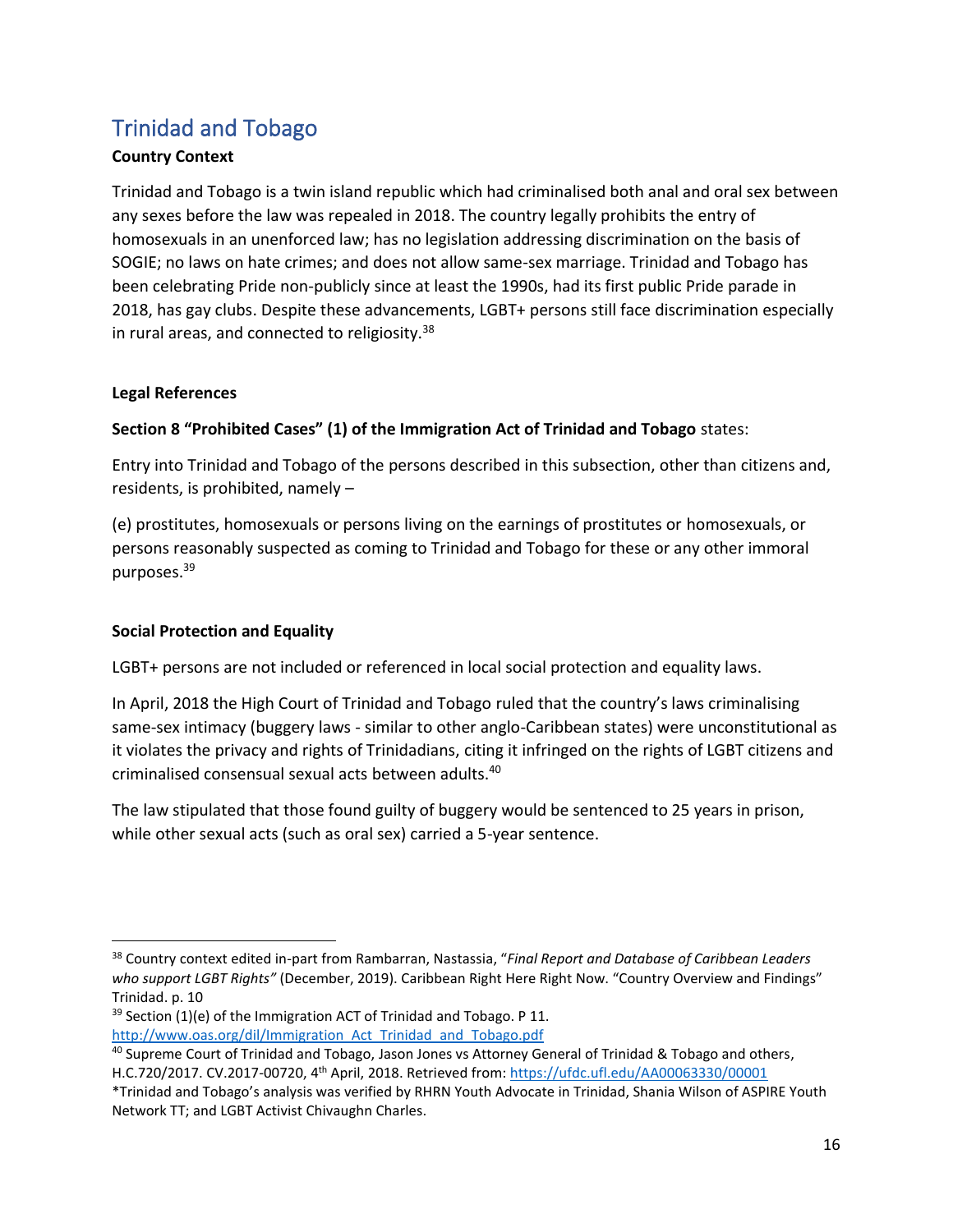# <span id="page-17-0"></span>Recommendations

This report fully endorses recommendations made in the 2019 RHRN ICPD+25 Shadow Report.<sup>41</sup> Governments should be lobbied to:

- Improve the recognition and protection of the civil, political, cultural, and socio-economic rights of LGBT+ persons in the Caribbean, by undertaking actions to foster the Caribbean Community (CARICOM)'s inclusion of SOGIE provisions made under the 2013 Montevideo consensus on Population and Development<sup>42</sup>and the Programme of Action of the International Conference on Population and Development (ICPD)<sup>43</sup>. The 2018 Inter-American Commission on Human Rights Report on the Recognition of LGBT+ Rights, "Advances and Challenges towards the Recognition of the Rights of LGBTI Persons in the Americas" would also be a good resource<sup>44</sup>.
- Enact comprehensive anti-discrimination legislation to prohibit all forms of discrimination, including SOGIE-based discrimination. This legislation should prohibit discrimination at the hands of the State and non-state actors in all areas of life, including but not limited to housing, employment, education, and provisions of services. Additionally, this legislation should establish a body to receive and investigate complaints and conduct hearings where necessary.

*Technical guides for anti-discrimination legislation:* 

- ➢ United Nations International Covenant on Economic, Social and Cultural Rights (ICESCR Articles 2, 6, 7, 11, 12 and 13 specifically supports SOGIE).<sup>45</sup>
- $\triangleright$  Covenant on the Elimination of All Forms of Discrimination against Women.<sup>46</sup>
- ➢ United Nations Covenant Against Torture and Other Inhuman or Degrading Treatment or Punishment.<sup>47</sup>
- ➢ International Covenant on Civil and Political Rights. 48
- ➢ Inter-American Convention on the Prevention, Punishment and Eradication of Violence against Women.<sup>49</sup>

```
<sup>42</sup> Montevideo Consensus on Population and Development (United Nations ECLAC)
```
[https://repositorio.cepal.org/bitstream/handle/11362/21860/4/S20131039\\_en.pdf](https://repositorio.cepal.org/bitstream/handle/11362/21860/4/S20131039_en.pdf) <sup>43</sup> ICPD Programme of Action [https://www.unfpa.org/sites/default/files/pub](https://www.unfpa.org/sites/default/files/pub-pdf/programme_of_action_Web%20ENGLISH.pdf)[pdf/programme\\_of\\_action\\_Web%20ENGLISH.pdf](https://www.unfpa.org/sites/default/files/pub-pdf/programme_of_action_Web%20ENGLISH.pdf)

<sup>41</sup> Cousins, Lara. "*ICPD+25 Shadow Report. Amplifying and accelerating action on young people's SRHR"* (2019)*.*  Right Here Right Now. "LGBT Rights and the Caribbean", Recommendations, p 82.

<sup>44</sup> "*Advances and Challenges towards the Recognition of the Rights of LGBTI Persons in the Americas*" IACHR (December 7, 2018) OEA/Ser.L/V/II.170 Doc. 184, Retrieved from:

<http://www.oas.org/en/iachr/reports/pdfs/LGBTI-RecognitionRights2019.pdf>

<sup>45</sup> UN CESCR<https://www.ohchr.org/en/professionalinterest/pages/cescr.aspx>

<sup>46</sup> UN CEDAW<https://www.ohchr.org/en/professionalinterest/pages/cedaw.aspx>

<sup>47</sup> UN CAT<https://www.ohchr.org/en/professionalinterest/pages/cat.aspx>

<sup>48</sup> UN CCP[R https://www.ohchr.org/en/professionalinterest/pages/ccpr.aspx](https://www.ohchr.org/en/professionalinterest/pages/ccpr.aspx)

<sup>&</sup>lt;sup>49</sup> Inter-American Convention on the Prevention, Punishment and Eradication of Violence against Women <https://www.oas.org/juridico/english/treaties/a-61.html>